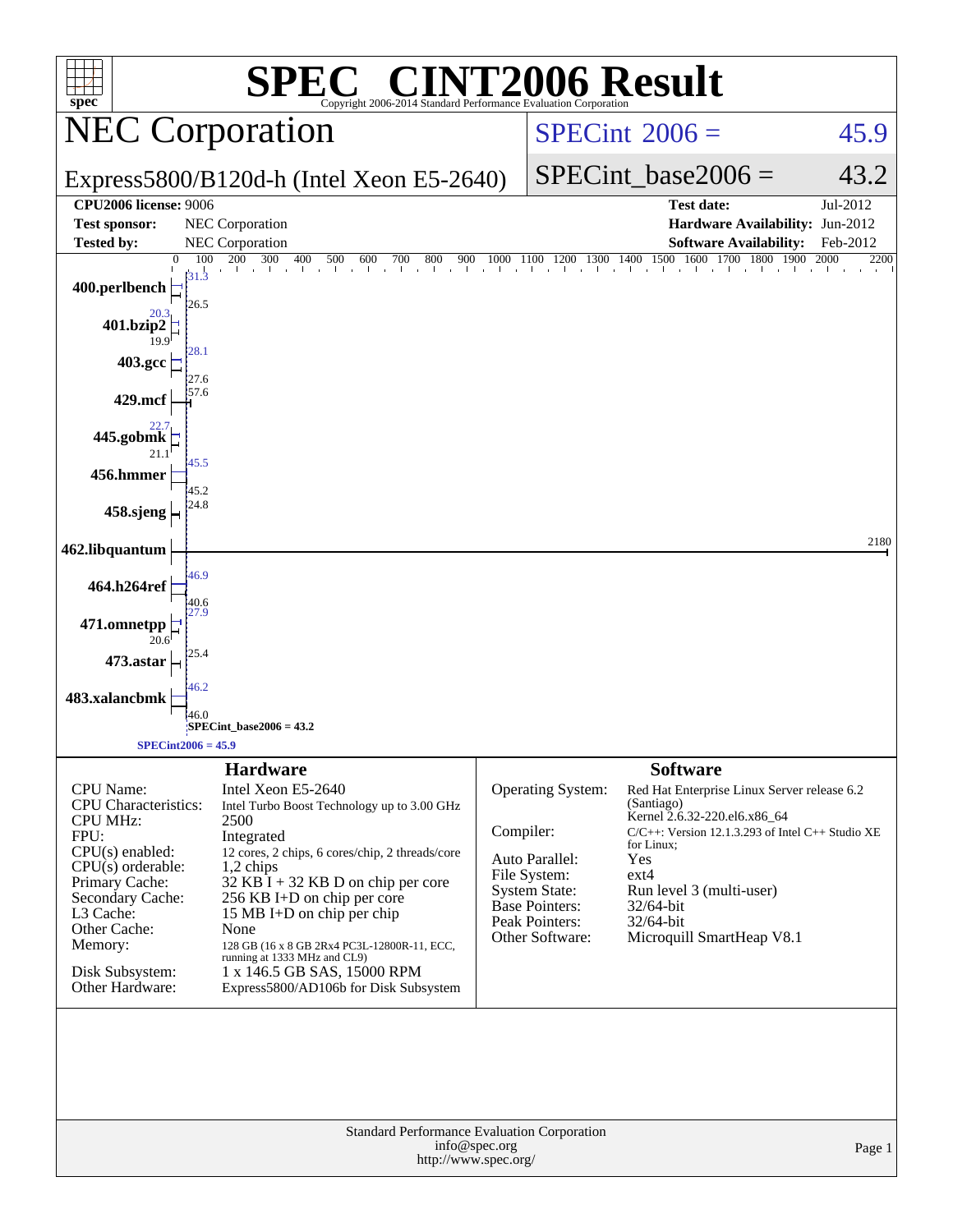

# **[SPEC CINT2006 Result](http://www.spec.org/auto/cpu2006/Docs/result-fields.html#SPECCINT2006Result)**

# NEC Corporation

## $SPECint2006 = 45.9$  $SPECint2006 = 45.9$

Express5800/B120d-h (Intel Xeon E5-2640)

 $SPECTnt\_base2006 = 43.2$ 

**[CPU2006 license:](http://www.spec.org/auto/cpu2006/Docs/result-fields.html#CPU2006license)** 9006 **[Test date:](http://www.spec.org/auto/cpu2006/Docs/result-fields.html#Testdate)** Jul-2012 **[Test sponsor:](http://www.spec.org/auto/cpu2006/Docs/result-fields.html#Testsponsor)** NEC Corporation **NEC Corporation [Hardware Availability:](http://www.spec.org/auto/cpu2006/Docs/result-fields.html#HardwareAvailability)** Jun-2012 **[Tested by:](http://www.spec.org/auto/cpu2006/Docs/result-fields.html#Testedby)** NEC Corporation **[Software Availability:](http://www.spec.org/auto/cpu2006/Docs/result-fields.html#SoftwareAvailability)** Feb-2012

### **[Results Table](http://www.spec.org/auto/cpu2006/Docs/result-fields.html#ResultsTable)**

|                                                                                                                     | <b>Base</b>    |              |                |       |                |       | <b>Peak</b>    |              |                |              |                |              |
|---------------------------------------------------------------------------------------------------------------------|----------------|--------------|----------------|-------|----------------|-------|----------------|--------------|----------------|--------------|----------------|--------------|
| <b>Benchmark</b>                                                                                                    | <b>Seconds</b> | <b>Ratio</b> | <b>Seconds</b> | Ratio | <b>Seconds</b> | Ratio | <b>Seconds</b> | <b>Ratio</b> | <b>Seconds</b> | <b>Ratio</b> | <b>Seconds</b> | <b>Ratio</b> |
| 400.perlbench                                                                                                       | 366            | 26.7         | 369            | 26.5  | 369            | 26.5  | 311            | 31.4         | 312            | 31.3         | <u>312</u>     | 31.3         |
| 401.bzip2                                                                                                           | 485            | 19.9         | 484            | 19.9  | 484            | 19.9  | 476            | 20.3         | 476            | 20.3         | 476            | 20.3         |
| $403.\mathrm{gcc}$                                                                                                  | 292            | 27.6         | 292            | 27.6  | 292            | 27.6  | 287            | 28.1         | 287            | 28.1         | 287            | 28.1         |
| $429$ .mcf                                                                                                          | 158            | 57.6         | 160            | 57.0  | 157            | 58.0  | 158            | 57.6         | 160            | 57.0         | 157            | 58.0         |
| $445$ .gobmk                                                                                                        | 498            | 21.1         | 493            | 21.3  | 498            | 21.1  | 463            | 22.6         | 463            | 22.7         | 463            | 22.7         |
| 456.hmmer                                                                                                           | 206            | 45.2         | 207            | 45.0  | 206            | 45.2  | 205            | 45.4         | 205            | 45.5         | 205            | 45.5         |
| $458$ sjeng                                                                                                         | 488            | 24.8         | 489            | 24.8  | 489            | 24.8  | 488            | 24.8         | 489            | 24.8         | 489            | 24.8         |
| 462.libquantum                                                                                                      | 9.49           | 2180         | 9.49           | 2180  | 9.50           | 2180  | 9.49           | 2180         | 9.49           | 2180         | 9.50           | 2180         |
| 464.h264ref                                                                                                         | 543            | 40.7         | 545            | 40.6  | 545            | 40.6  | 470            | 47.1         | 475            | 46.6         | 472            | 46.9         |
| 471.omnetpp                                                                                                         | 304            | 20.6         | 304            | 20.6  | 304            | 20.6  | 223            | 28.0         | 228            | 27.4         | 224            | 27.9         |
| $473$ . astar                                                                                                       | 274            | 25.6         | 277            | 25.4  | 277            | 25.4  | 274            | 25.6         | 277            | 25.4         | 277            | 25.4         |
| 483.xalancbmk                                                                                                       | 151            | 45.7         | 150            | 46.1  | 150            | 46.0  | 149            | 46.2         | 149            | 46.2         | 149            | 46.2         |
| Described and also the their and an indicate the these created man<br>Deld and called to almost indicates a madison |                |              |                |       |                |       |                |              |                |              |                |              |

Results appear in the [order in which they were run.](http://www.spec.org/auto/cpu2006/Docs/result-fields.html#RunOrder) Bold underlined text [indicates a median measurement.](http://www.spec.org/auto/cpu2006/Docs/result-fields.html#Median)

### **[Operating System Notes](http://www.spec.org/auto/cpu2006/Docs/result-fields.html#OperatingSystemNotes)**

Stack size set to unlimited using "ulimit -s unlimited"

### **[Platform Notes](http://www.spec.org/auto/cpu2006/Docs/result-fields.html#PlatformNotes)**

 BIOS Settings: Energy Performance: Performance

### **[General Notes](http://www.spec.org/auto/cpu2006/Docs/result-fields.html#GeneralNotes)**

Environment variables set by runspec before the start of the run: KMP\_AFFINITY = "granularity=fine,compact,1,0" LD\_LIBRARY\_PATH = "/home/cpu2006/libs/32:/home/cpu2006/libs/64"  $OMP$  NUM THREADS = "12"

 Added glibc-static-2.12-1.47.el6.x86\_64.rpm to enable static linking

 Transparent Huge Pages enabled with: echo always > /sys/kernel/mm/redhat\_transparent\_hugepage/enabled

## **[Base Compiler Invocation](http://www.spec.org/auto/cpu2006/Docs/result-fields.html#BaseCompilerInvocation)**

[C benchmarks](http://www.spec.org/auto/cpu2006/Docs/result-fields.html#Cbenchmarks): [icc -m64](http://www.spec.org/cpu2006/results/res2012q3/cpu2006-20120802-24022.flags.html#user_CCbase_intel_icc_64bit_f346026e86af2a669e726fe758c88044)

Continued on next page

Standard Performance Evaluation Corporation [info@spec.org](mailto:info@spec.org) <http://www.spec.org/>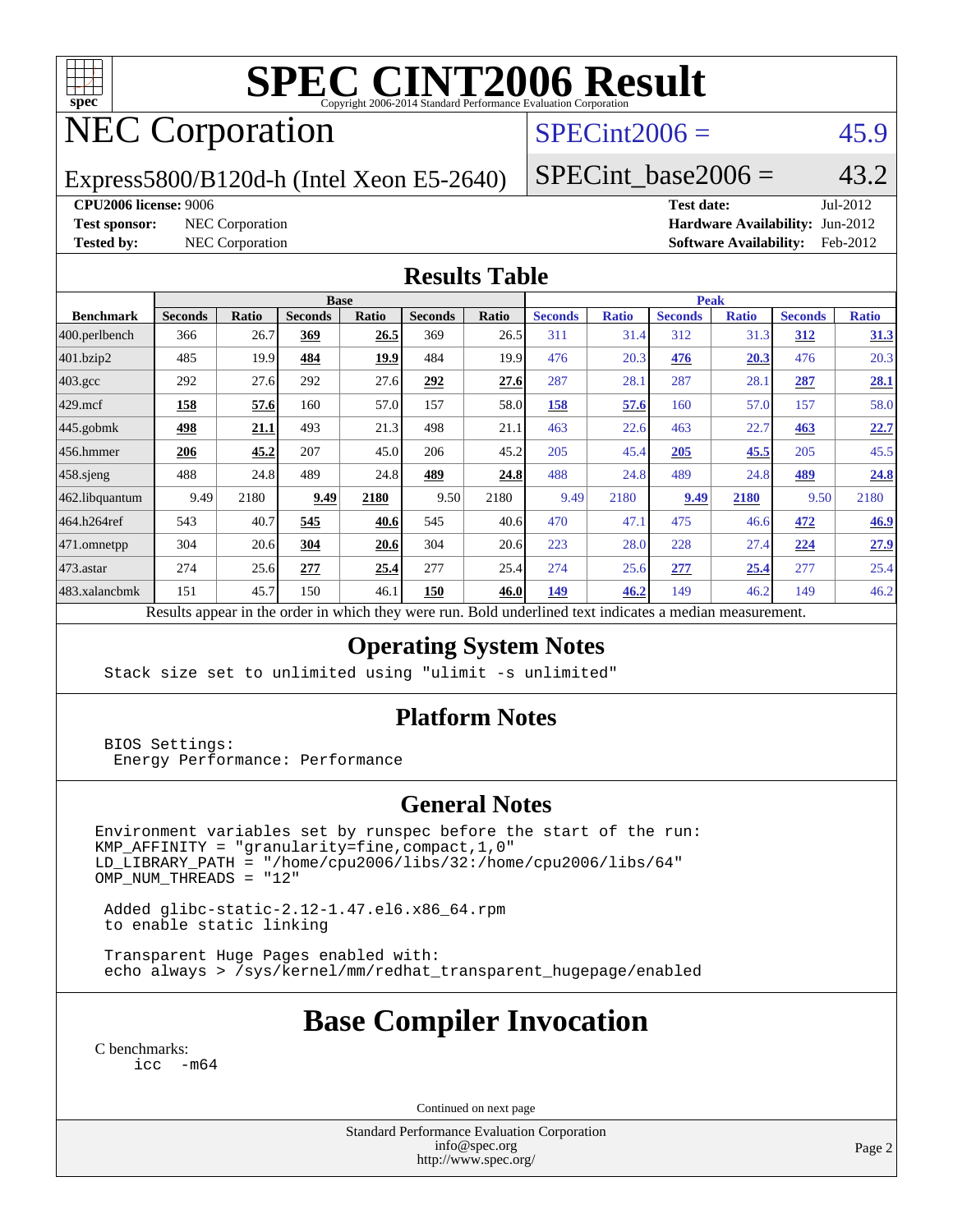| <b>SPEC CINT2006 Result</b><br>Copyright 2006-2014 Standard Performance Evaluation Corporation                                                                                                                                                                |  |  |  |  |  |  |  |  |  |
|---------------------------------------------------------------------------------------------------------------------------------------------------------------------------------------------------------------------------------------------------------------|--|--|--|--|--|--|--|--|--|
| $SPECint2006 =$<br>45.9                                                                                                                                                                                                                                       |  |  |  |  |  |  |  |  |  |
| 43.2<br>$SPECint\_base2006 =$<br>Express5800/B120d-h (Intel Xeon E5-2640)                                                                                                                                                                                     |  |  |  |  |  |  |  |  |  |
| <b>Test date:</b><br>Jul-2012<br>Hardware Availability: Jun-2012<br><b>Software Availability:</b><br>Feb-2012                                                                                                                                                 |  |  |  |  |  |  |  |  |  |
| <b>Base Compiler Invocation (Continued)</b>                                                                                                                                                                                                                   |  |  |  |  |  |  |  |  |  |
| $C_{++}$ benchmarks:<br>icpc -m64                                                                                                                                                                                                                             |  |  |  |  |  |  |  |  |  |
| <b>Base Portability Flags</b>                                                                                                                                                                                                                                 |  |  |  |  |  |  |  |  |  |
| 400.perlbench: -DSPEC_CPU_LP64 -DSPEC_CPU_LINUX_X64<br>462.libquantum: -DSPEC_CPU_LP64 -DSPEC_CPU_LINUX<br>483.xalancbmk: -DSPEC_CPU_LP64 -DSPEC_CPU_LINUX<br><b>Base Optimization Flags</b><br>-xAVX -ipo -03 -no-prec-div -parallel -opt-prefetch -auto-p32 |  |  |  |  |  |  |  |  |  |
| -xAVX -ipo -03 -no-prec-div -opt-prefetch -auto-p32 -Wl,-z, muldefs<br>-L/opt/SmartHeap_8.1/lib64 -lsmartheap64                                                                                                                                               |  |  |  |  |  |  |  |  |  |
| <b>Base Other Flags</b>                                                                                                                                                                                                                                       |  |  |  |  |  |  |  |  |  |
|                                                                                                                                                                                                                                                               |  |  |  |  |  |  |  |  |  |
|                                                                                                                                                                                                                                                               |  |  |  |  |  |  |  |  |  |
| <b>Peak Compiler Invocation</b>                                                                                                                                                                                                                               |  |  |  |  |  |  |  |  |  |
| Continued on next page<br><b>Standard Performance Evaluation Corporation</b><br>info@spec.org                                                                                                                                                                 |  |  |  |  |  |  |  |  |  |
| Page 3<br>http://www.spec.org/                                                                                                                                                                                                                                |  |  |  |  |  |  |  |  |  |
|                                                                                                                                                                                                                                                               |  |  |  |  |  |  |  |  |  |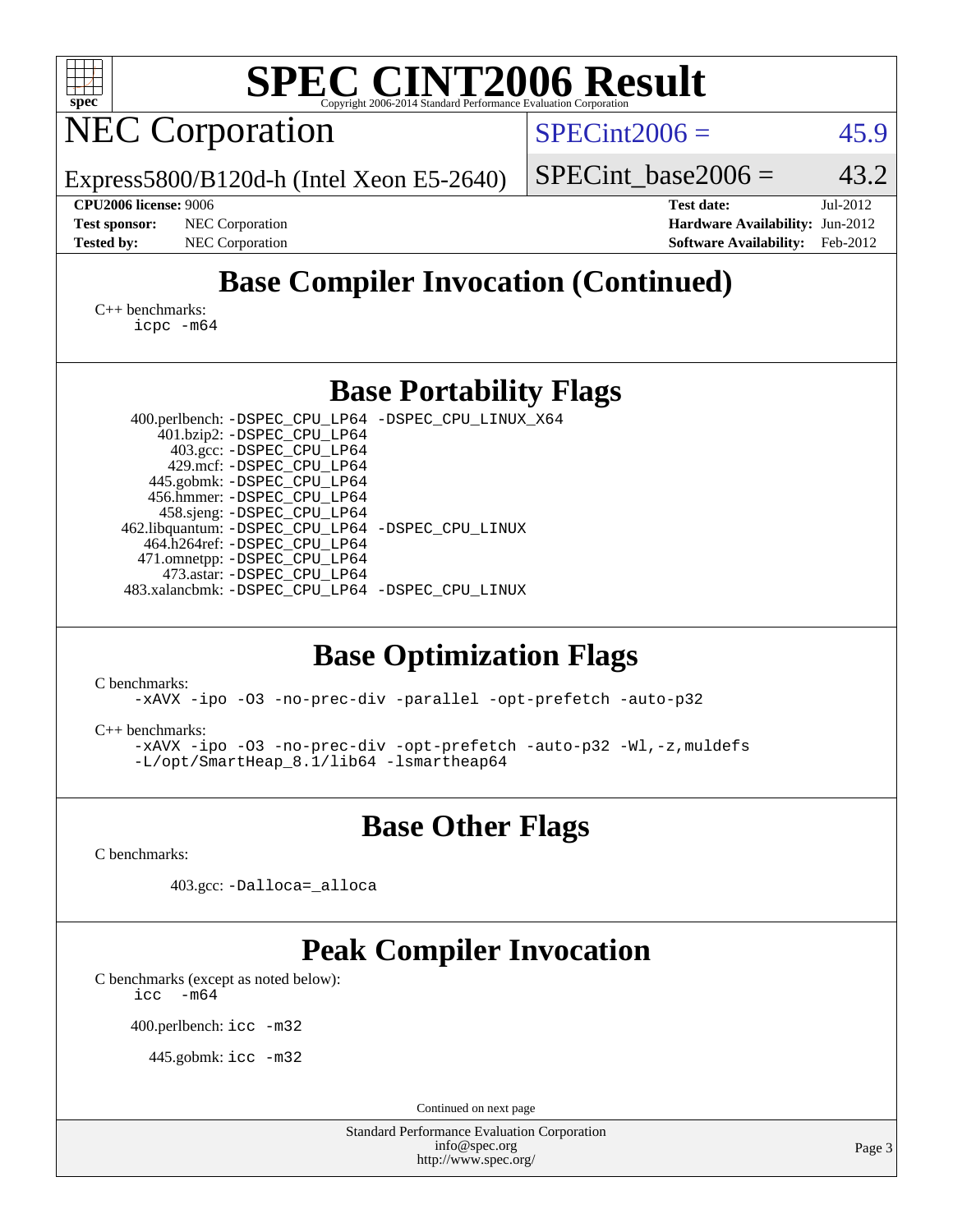

# **[SPEC CINT2006 Result](http://www.spec.org/auto/cpu2006/Docs/result-fields.html#SPECCINT2006Result)**

# NEC Corporation

 $SPECint2006 = 45.9$  $SPECint2006 = 45.9$ 

Express5800/B120d-h (Intel Xeon E5-2640)

**[CPU2006 license:](http://www.spec.org/auto/cpu2006/Docs/result-fields.html#CPU2006license)** 9006 **[Test date:](http://www.spec.org/auto/cpu2006/Docs/result-fields.html#Testdate)** Jul-2012

**[Test sponsor:](http://www.spec.org/auto/cpu2006/Docs/result-fields.html#Testsponsor)** NEC Corporation **NEC Corporation [Hardware Availability:](http://www.spec.org/auto/cpu2006/Docs/result-fields.html#HardwareAvailability)** Jun-2012

SPECint base2006 =  $43.2$ 

**[Tested by:](http://www.spec.org/auto/cpu2006/Docs/result-fields.html#Testedby)** NEC Corporation **[Software Availability:](http://www.spec.org/auto/cpu2006/Docs/result-fields.html#SoftwareAvailability)** Feb-2012

# **[Peak Compiler Invocation \(Continued\)](http://www.spec.org/auto/cpu2006/Docs/result-fields.html#PeakCompilerInvocation)**

464.h264ref: [icc -m32](http://www.spec.org/cpu2006/results/res2012q3/cpu2006-20120802-24022.flags.html#user_peakCCLD464_h264ref_intel_icc_a6a621f8d50482236b970c6ac5f55f93)

[C++ benchmarks \(except as noted below\):](http://www.spec.org/auto/cpu2006/Docs/result-fields.html#CXXbenchmarksexceptasnotedbelow) [icpc -m32](http://www.spec.org/cpu2006/results/res2012q3/cpu2006-20120802-24022.flags.html#user_CXXpeak_intel_icpc_4e5a5ef1a53fd332b3c49e69c3330699)

473.astar: [icpc -m64](http://www.spec.org/cpu2006/results/res2012q3/cpu2006-20120802-24022.flags.html#user_peakCXXLD473_astar_intel_icpc_64bit_fc66a5337ce925472a5c54ad6a0de310)

**[Peak Portability Flags](http://www.spec.org/auto/cpu2006/Docs/result-fields.html#PeakPortabilityFlags)**

 400.perlbench: [-DSPEC\\_CPU\\_LINUX\\_IA32](http://www.spec.org/cpu2006/results/res2012q3/cpu2006-20120802-24022.flags.html#b400.perlbench_peakCPORTABILITY_DSPEC_CPU_LINUX_IA32) 401.bzip2: [-DSPEC\\_CPU\\_LP64](http://www.spec.org/cpu2006/results/res2012q3/cpu2006-20120802-24022.flags.html#suite_peakPORTABILITY401_bzip2_DSPEC_CPU_LP64) 403.gcc: [-DSPEC\\_CPU\\_LP64](http://www.spec.org/cpu2006/results/res2012q3/cpu2006-20120802-24022.flags.html#suite_peakPORTABILITY403_gcc_DSPEC_CPU_LP64) 429.mcf: [-DSPEC\\_CPU\\_LP64](http://www.spec.org/cpu2006/results/res2012q3/cpu2006-20120802-24022.flags.html#suite_peakPORTABILITY429_mcf_DSPEC_CPU_LP64) 456.hmmer: [-DSPEC\\_CPU\\_LP64](http://www.spec.org/cpu2006/results/res2012q3/cpu2006-20120802-24022.flags.html#suite_peakPORTABILITY456_hmmer_DSPEC_CPU_LP64) 458.sjeng: [-DSPEC\\_CPU\\_LP64](http://www.spec.org/cpu2006/results/res2012q3/cpu2006-20120802-24022.flags.html#suite_peakPORTABILITY458_sjeng_DSPEC_CPU_LP64) 462.libquantum: [-DSPEC\\_CPU\\_LP64](http://www.spec.org/cpu2006/results/res2012q3/cpu2006-20120802-24022.flags.html#suite_peakPORTABILITY462_libquantum_DSPEC_CPU_LP64) [-DSPEC\\_CPU\\_LINUX](http://www.spec.org/cpu2006/results/res2012q3/cpu2006-20120802-24022.flags.html#b462.libquantum_peakCPORTABILITY_DSPEC_CPU_LINUX) 473.astar: [-DSPEC\\_CPU\\_LP64](http://www.spec.org/cpu2006/results/res2012q3/cpu2006-20120802-24022.flags.html#suite_peakPORTABILITY473_astar_DSPEC_CPU_LP64) 483.xalancbmk: [-DSPEC\\_CPU\\_LINUX](http://www.spec.org/cpu2006/results/res2012q3/cpu2006-20120802-24022.flags.html#b483.xalancbmk_peakCXXPORTABILITY_DSPEC_CPU_LINUX)

# **[Peak Optimization Flags](http://www.spec.org/auto/cpu2006/Docs/result-fields.html#PeakOptimizationFlags)**

[C benchmarks](http://www.spec.org/auto/cpu2006/Docs/result-fields.html#Cbenchmarks):

400.perlbench:  $-xAUX(pass 2)$  -prof-qen(pass 1) [-ipo](http://www.spec.org/cpu2006/results/res2012q3/cpu2006-20120802-24022.flags.html#user_peakPASS2_CFLAGSPASS2_LDCFLAGS400_perlbench_f-ipo)(pass 2) -03(pass 2) [-no-prec-div](http://www.spec.org/cpu2006/results/res2012q3/cpu2006-20120802-24022.flags.html#user_peakPASS2_CFLAGSPASS2_LDCFLAGS400_perlbench_f-no-prec-div)(pass 2) [-prof-use](http://www.spec.org/cpu2006/results/res2012q3/cpu2006-20120802-24022.flags.html#user_peakPASS2_CFLAGSPASS2_LDCFLAGS400_perlbench_prof_use_bccf7792157ff70d64e32fe3e1250b55)(pass 2) [-opt-prefetch](http://www.spec.org/cpu2006/results/res2012q3/cpu2006-20120802-24022.flags.html#user_peakCOPTIMIZE400_perlbench_f-opt-prefetch) [-ansi-alias](http://www.spec.org/cpu2006/results/res2012q3/cpu2006-20120802-24022.flags.html#user_peakCOPTIMIZE400_perlbench_f-ansi-alias) 401.bzip2: [-xAVX](http://www.spec.org/cpu2006/results/res2012q3/cpu2006-20120802-24022.flags.html#user_peakPASS2_CFLAGSPASS2_LDCFLAGS401_bzip2_f-xAVX)(pass 2) [-prof-gen](http://www.spec.org/cpu2006/results/res2012q3/cpu2006-20120802-24022.flags.html#user_peakPASS1_CFLAGSPASS1_LDCFLAGS401_bzip2_prof_gen_e43856698f6ca7b7e442dfd80e94a8fc)(pass 1) [-ipo](http://www.spec.org/cpu2006/results/res2012q3/cpu2006-20120802-24022.flags.html#user_peakPASS2_CFLAGSPASS2_LDCFLAGS401_bzip2_f-ipo)(pass 2) [-O3](http://www.spec.org/cpu2006/results/res2012q3/cpu2006-20120802-24022.flags.html#user_peakPASS2_CFLAGSPASS2_LDCFLAGS401_bzip2_f-O3)(pass 2) [-no-prec-div](http://www.spec.org/cpu2006/results/res2012q3/cpu2006-20120802-24022.flags.html#user_peakCOPTIMIZEPASS2_CFLAGSPASS2_LDCFLAGS401_bzip2_f-no-prec-div) [-prof-use](http://www.spec.org/cpu2006/results/res2012q3/cpu2006-20120802-24022.flags.html#user_peakPASS2_CFLAGSPASS2_LDCFLAGS401_bzip2_prof_use_bccf7792157ff70d64e32fe3e1250b55)(pass 2) [-auto-ilp32](http://www.spec.org/cpu2006/results/res2012q3/cpu2006-20120802-24022.flags.html#user_peakCOPTIMIZE401_bzip2_f-auto-ilp32) [-opt-prefetch](http://www.spec.org/cpu2006/results/res2012q3/cpu2006-20120802-24022.flags.html#user_peakCOPTIMIZE401_bzip2_f-opt-prefetch) [-ansi-alias](http://www.spec.org/cpu2006/results/res2012q3/cpu2006-20120802-24022.flags.html#user_peakCOPTIMIZE401_bzip2_f-ansi-alias) 403.gcc: [-xAVX](http://www.spec.org/cpu2006/results/res2012q3/cpu2006-20120802-24022.flags.html#user_peakCOPTIMIZE403_gcc_f-xAVX) [-ipo](http://www.spec.org/cpu2006/results/res2012q3/cpu2006-20120802-24022.flags.html#user_peakCOPTIMIZE403_gcc_f-ipo) [-O3](http://www.spec.org/cpu2006/results/res2012q3/cpu2006-20120802-24022.flags.html#user_peakCOPTIMIZE403_gcc_f-O3) [-no-prec-div](http://www.spec.org/cpu2006/results/res2012q3/cpu2006-20120802-24022.flags.html#user_peakCOPTIMIZE403_gcc_f-no-prec-div) [-inline-calloc](http://www.spec.org/cpu2006/results/res2012q3/cpu2006-20120802-24022.flags.html#user_peakCOPTIMIZE403_gcc_f-inline-calloc) [-opt-malloc-options=3](http://www.spec.org/cpu2006/results/res2012q3/cpu2006-20120802-24022.flags.html#user_peakCOPTIMIZE403_gcc_f-opt-malloc-options_13ab9b803cf986b4ee62f0a5998c2238) [-auto-ilp32](http://www.spec.org/cpu2006/results/res2012q3/cpu2006-20120802-24022.flags.html#user_peakCOPTIMIZE403_gcc_f-auto-ilp32)  $429$ .mcf: basepeak = yes 445.gobmk: [-xAVX](http://www.spec.org/cpu2006/results/res2012q3/cpu2006-20120802-24022.flags.html#user_peakPASS2_CFLAGSPASS2_LDCFLAGS445_gobmk_f-xAVX)(pass 2) [-prof-gen](http://www.spec.org/cpu2006/results/res2012q3/cpu2006-20120802-24022.flags.html#user_peakPASS1_CFLAGSPASS1_LDCFLAGS445_gobmk_prof_gen_e43856698f6ca7b7e442dfd80e94a8fc)(pass 1) [-prof-use](http://www.spec.org/cpu2006/results/res2012q3/cpu2006-20120802-24022.flags.html#user_peakPASS2_CFLAGSPASS2_LDCFLAGS445_gobmk_prof_use_bccf7792157ff70d64e32fe3e1250b55)(pass 2) [-ansi-alias](http://www.spec.org/cpu2006/results/res2012q3/cpu2006-20120802-24022.flags.html#user_peakCOPTIMIZE445_gobmk_f-ansi-alias) 456.hmmer: [-xAVX](http://www.spec.org/cpu2006/results/res2012q3/cpu2006-20120802-24022.flags.html#user_peakCOPTIMIZE456_hmmer_f-xAVX) [-ipo](http://www.spec.org/cpu2006/results/res2012q3/cpu2006-20120802-24022.flags.html#user_peakCOPTIMIZE456_hmmer_f-ipo) [-O3](http://www.spec.org/cpu2006/results/res2012q3/cpu2006-20120802-24022.flags.html#user_peakCOPTIMIZE456_hmmer_f-O3) [-no-prec-div](http://www.spec.org/cpu2006/results/res2012q3/cpu2006-20120802-24022.flags.html#user_peakCOPTIMIZE456_hmmer_f-no-prec-div) [-unroll2](http://www.spec.org/cpu2006/results/res2012q3/cpu2006-20120802-24022.flags.html#user_peakCOPTIMIZE456_hmmer_f-unroll_784dae83bebfb236979b41d2422d7ec2) [-auto-ilp32](http://www.spec.org/cpu2006/results/res2012q3/cpu2006-20120802-24022.flags.html#user_peakCOPTIMIZE456_hmmer_f-auto-ilp32) [-ansi-alias](http://www.spec.org/cpu2006/results/res2012q3/cpu2006-20120802-24022.flags.html#user_peakCOPTIMIZE456_hmmer_f-ansi-alias) 458.sjeng: basepeak = yes  $462$ .libquantum: basepeak = yes Continued on next page

> Standard Performance Evaluation Corporation [info@spec.org](mailto:info@spec.org) <http://www.spec.org/>

Page 4